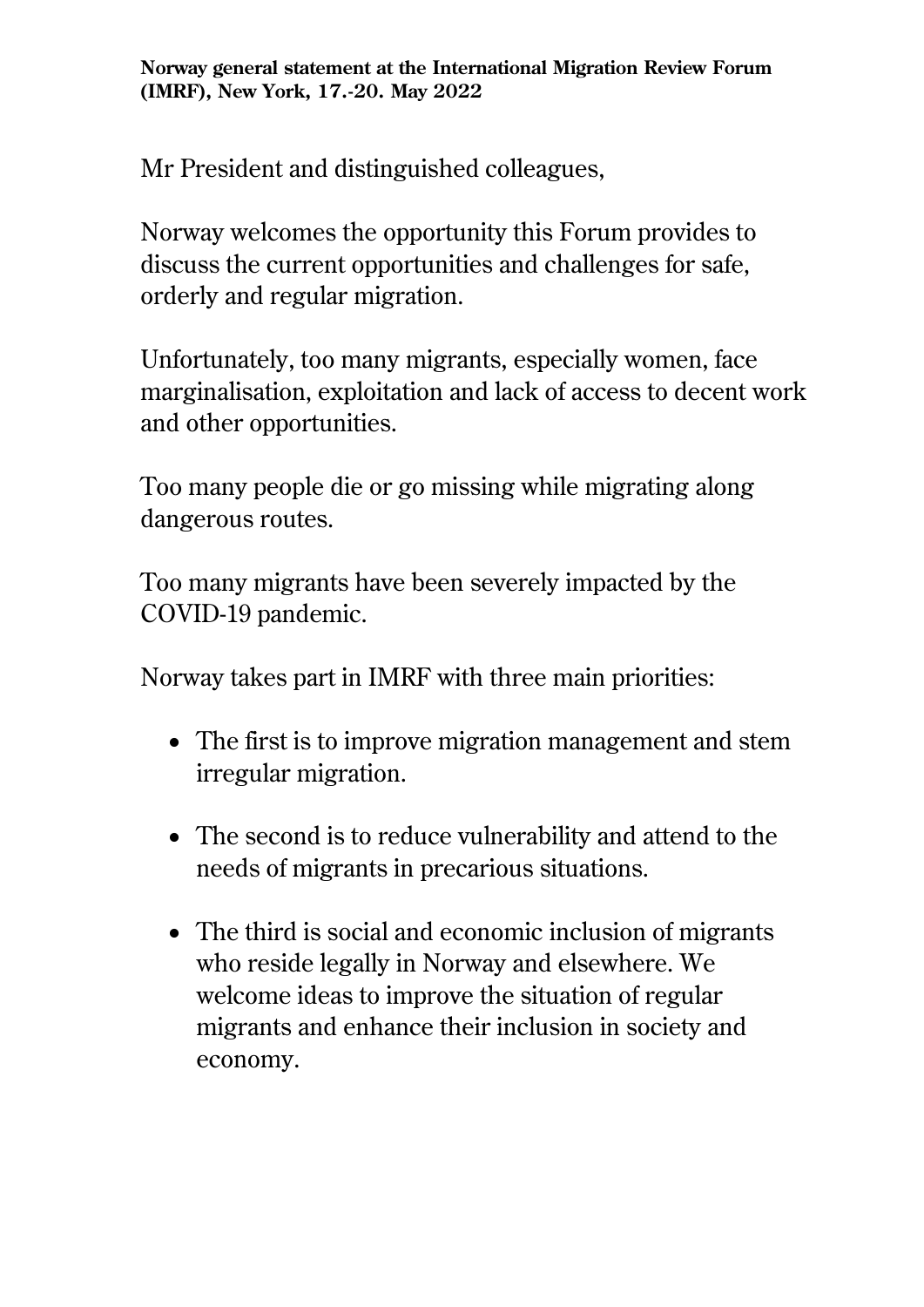Our interpretation of GCM was expressed in the Norwegian explanation of vote in the General Assembly on 19th December 2018. We would like to underline that this interpretation also applies to the Progress Report.

The Global Compact and the Progress Report should in no way be interpreted as limiting the sovereign right of States to determine their national migration policy.

States have the authority to distinguish between regular and irregular migratory status and to reserve certain rights and welfare benefits for regular migrants.

States furthermore have the authority to decide whether welfare benefits should be paid to persons residing outside of their territory, and to regulate this in bilateral or multilateral agreements on social security.

We would also like to stress that the GCM reaffirms the obligation to protect freedom of expression. We are deeply committed to protecting people against discrimination. And we are equally committed to protecting the freedom of expression in accordance with international law.